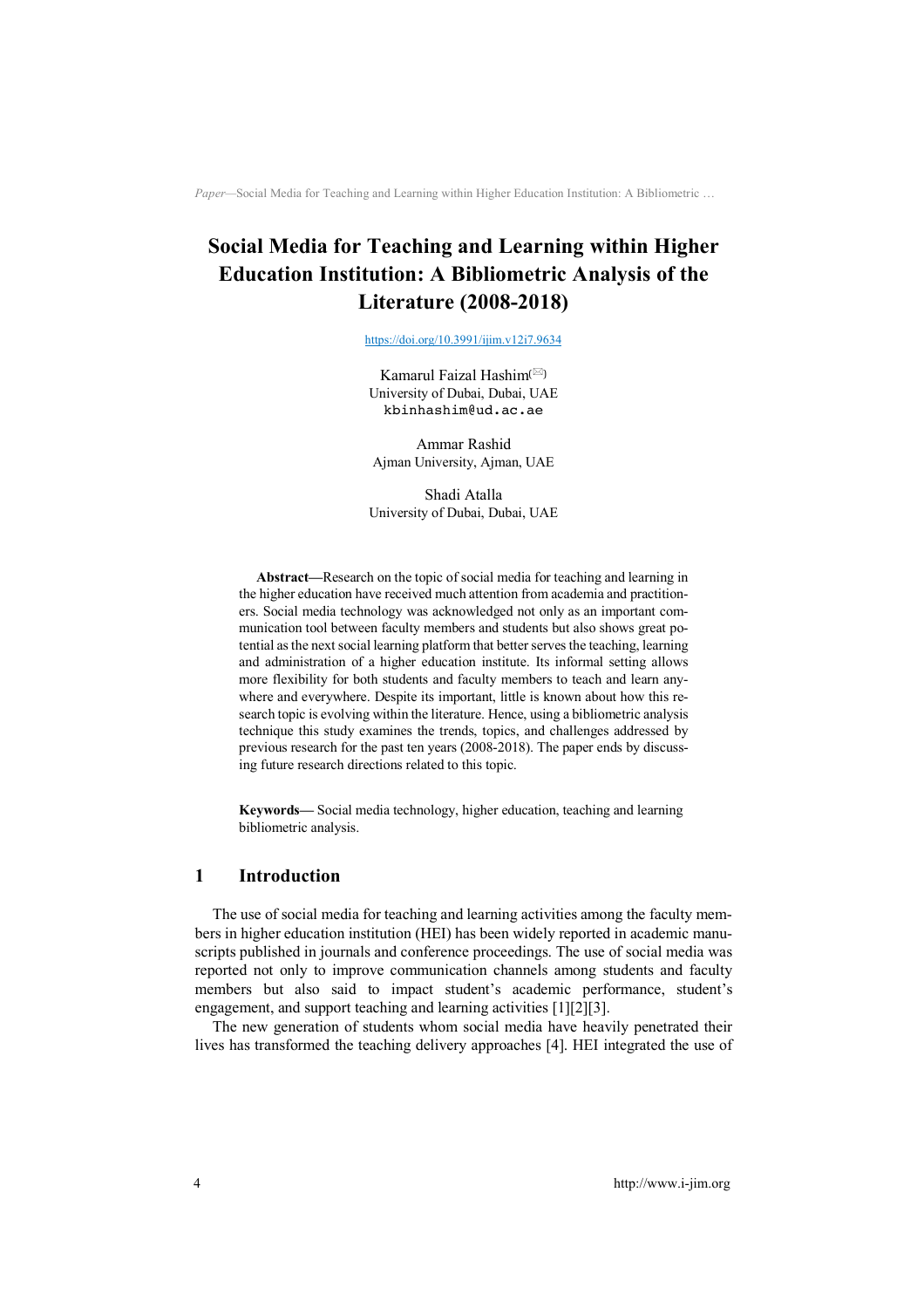social media with their existing learning management system platform to provide students with better learning experiences. This education transformation is essential as it helps to centre the effort to promote better engagement between students and learning activities [5]. Through active engagement, it can help to improve students' academic performances [6].

Despite the impacts of social media on teaching and learning activities in HEI, the acceptance and adoption of this technology in teaching and learning context is still not well understood [7]. According to [7], the use of social media technology by students and faculty members are closely associated for personal and professional purposes. Ironically, the frequency of using this technology for teaching and learning purposes is low and only limited to only small group of students (not campus-wide).

Therefore, this study is designed to examine the evolution of this research topic within the literature. The outcome of this paper is essential to help researchers and practitioners to understand the research topic better and made significant contributions to the body of knowledge.

In order to achieve the objective mentioned above, this study adopts a bibliometric analysis method to discuss the development and growth of the research topic within the literature. This method is suitable to map the development and structure of a scientific field [8] and widely adopted by most of the previous researchers. Based on the analysis, this study suggests future directions of this research topic.

In summary, this paper starts by discussing its research motivation (this section), followed by a section that elaborates on the research methodology adopted in this study, then a section discussing the outcome of the research findings, a section articulating the future direction of this research topic and ended with a section that concludes this research paper.

## **2 Research Method**

In this study, the manuscripts were searched using Google Scholar as the source database. This database is used over others as this topic is still at its infancy level. Limiting them to specific databases (e.g., SCI, SSCI) might restrict the manuscripts selection process. 'Social media', 'higher education', 'teaching and learning' and 'university' were used as keywords during the searching process. A total of 1, 373 manuscripts were found in the database using these keywords. The manuscript searching process was conducted from 1<sup>st</sup> February to 30<sup>th</sup> March 2018.

From the list of manuscripts, papers that fulfil the following criterion were shortlisted and downloaded for analysis:

- 1. the manuscript's title should reflect a research work that focuses on social media in teaching and learning within higher education context; and
- 2. have empirical findings; or
- 3. a literature analysis; and
- 4. published between the year of 2008 to 2018; and
- 5. published as either a journal article, or a conference proceeding or a book chapter.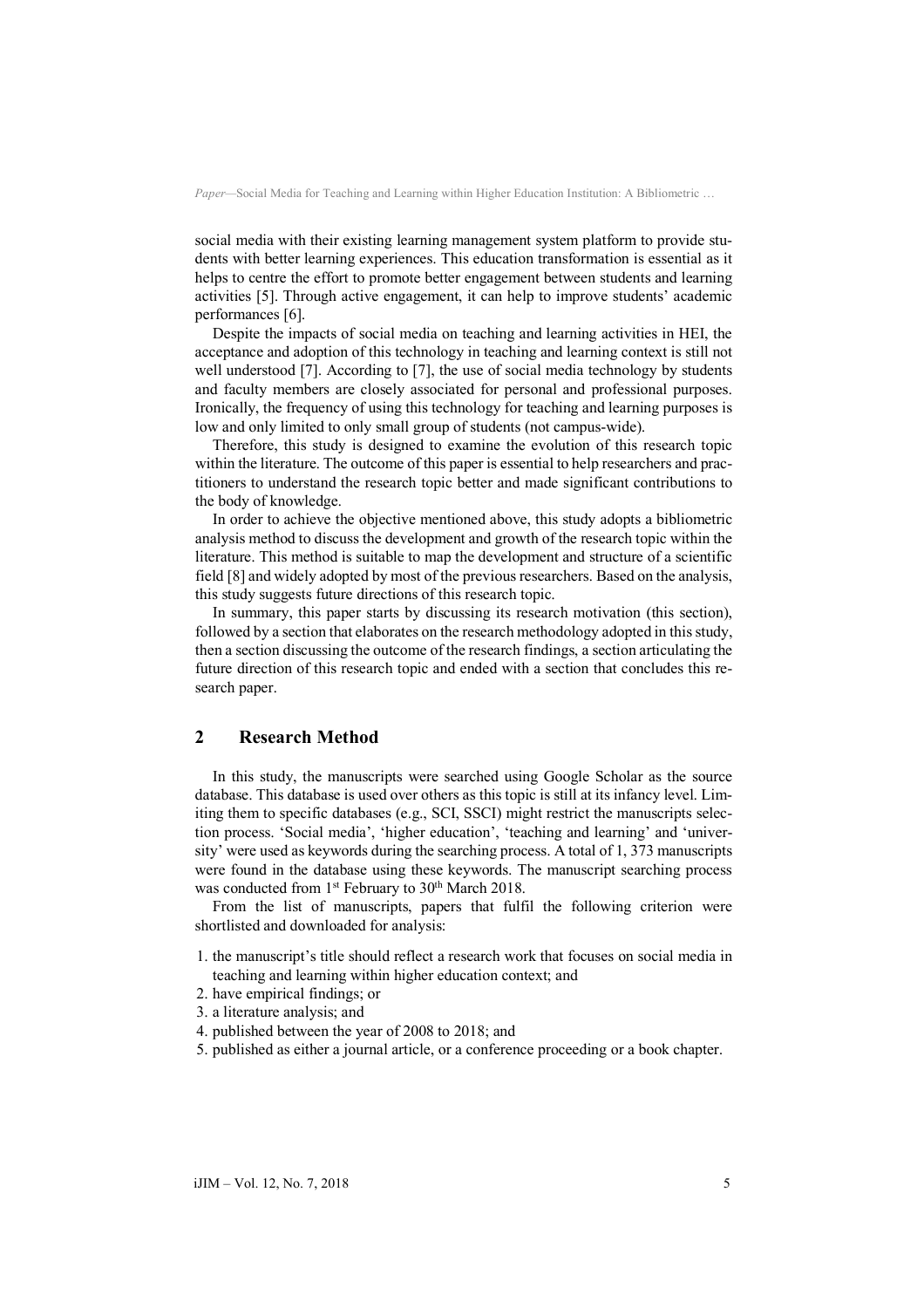Based on the above criterion, a total of 94 manuscripts were downloaded and analysed for this study. All retrieved information about the manuscripts were preprocessed to remove redundant information. The similar manuscript that was published either as a conference paper or a journal article was consolidated by selecting manuscript published as a journal article. The processed data were aggregated into a database which includes information such as article id number, article title, abstract, source journal, institution, country, and publication's year.

## **2.1 Bibliometric Analysis**

Bibliometric analysis is a method uses to give an insight into the growth of literature and the flow of knowledge within a specified field of research. This method uses empiric data and quantitative analysis to trace formal communications in the form of published literature [8]. The output of the analysis is helpful to provide the trends and patterns of publications within the research topic. This study examines the trends of this topic by analysing the distributions of the manuscript by year, types, countries and institutions. This study also categorised previous research based on themes emerging from the publications. Text analysis was conducted on the title and abstract of each manuscript in understanding the theme of the research documents.

# **3 Findings**

## **3.1 Publication by Year and Document Types**

The number of publications related to this topic is showing a decreasing pattern starting from the year 2012 to 2016. However, in 2017 the pattern changed where the interest in this topic starts to increase. Until mid of 2018 (when this research is conducted), the number of publications related to this topic is 9 and this positive trend most likely to continue. The majority (85%) of the manuscripts are published as a journal article. All the manuscripts are written in English. Figure 1 shows the trend of distribution of manuscript by year.



**Fig. 1.** Distribution of manuscript by years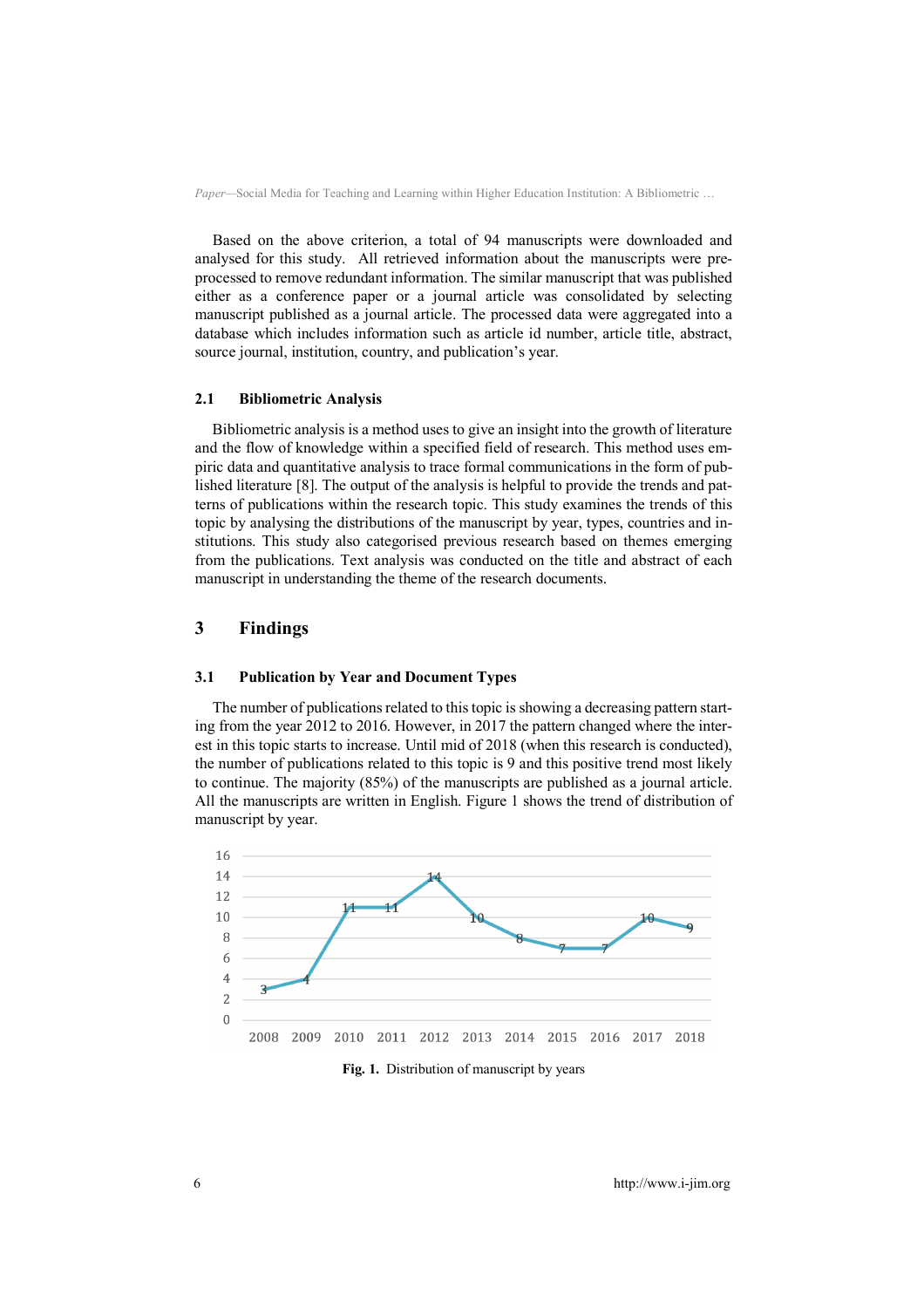#### **3.2 Distribution by Countries and Institution**

Figure 2 shows the distribution of the countries publishing manuscript related to the topic. Most of the researchers are coming from USA, United Kingdom, Malaysia, Australia, Canada, Italy, South Africa, Egypt, Ireland and Jordan. In total researchers from 25 countries across the world focus on this topic. The top 6 institutions publishing research related to this topic are from Michigan State University (USA), St John University (USA), University of Florance (Italy), Ryerson University (USA), University of South Australia, and Universiti of Malaya (Malaysia). This topic is an interest of researchers coming from both developed and developing countries.



**Fig. 2.** Distribution of manuscript by countries

#### **3.3 Distribution by Social Media Application**

Figure 3 shows the distributions of social media application used by researchers when conducting their research. The majority (30%) of the publications focus on the use of social media application in general. They examined this topic broadly without specifying on any specific social media application. The remaining 70% of the publications focus on a specific social media application when conducting their research.

Twenty-three percent of the publications focus on the use of Twitter, 20 percent focus on the use of Facebook, 10 percent focus on the use of weblog and 9 percent of the publications focus on Youtube. The remaining of the publications focus on an application such as Whatsapp (3%) and customised social media application (5%).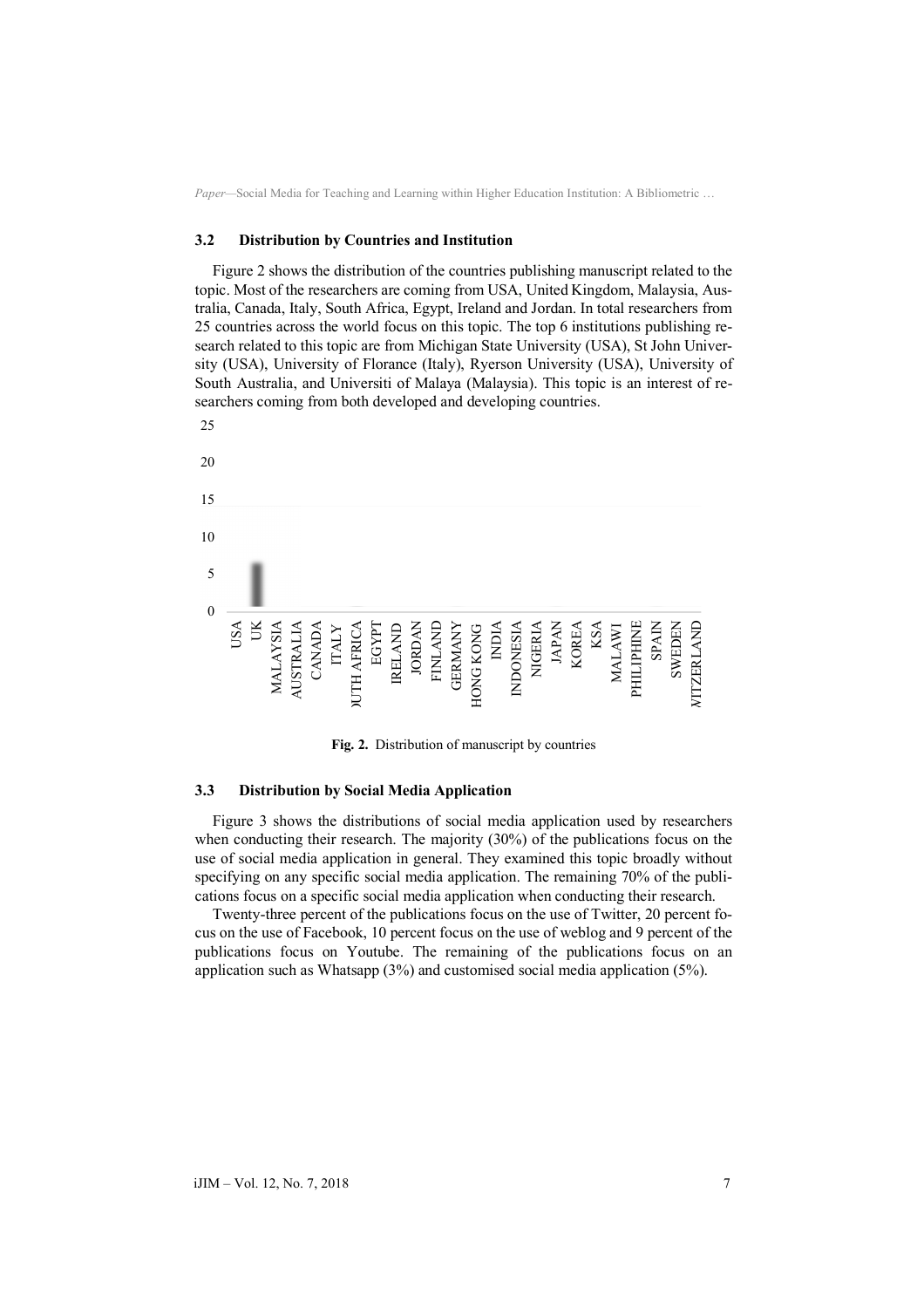

**Fig. 3.** Distribution by the social media application

#### **3.4 Distribution of Research Methods**

Figure 4 shows the distribution of research method(s) used by researchers when examining the topic. The majority (40%) of the research adopted a quantitative research methodology. The survey approach was used as the primary data collection technique. Twenty-five percent of the researchers adopted a qualitative research methodology. Using this methodology, the researchers collected data using face to face interviews, observations (ethnography) techniques. Fifteen percent of the researchers adopted an experimental research methodology, and the remaining (10%) of the researchers adopted mixed research methodology where they combined both survey and interviews approaches to collect data from respondents.

Interestingly, within the quantitative research methodology approach, researchers are using data science approach to get a better feel of the data generated by the respondents using social media applications. These researchers adopted data mining and social network analysis to analyse the secondary data generated from the interactions generated from the respondents.



**Fig. 4.** Distribution of research methods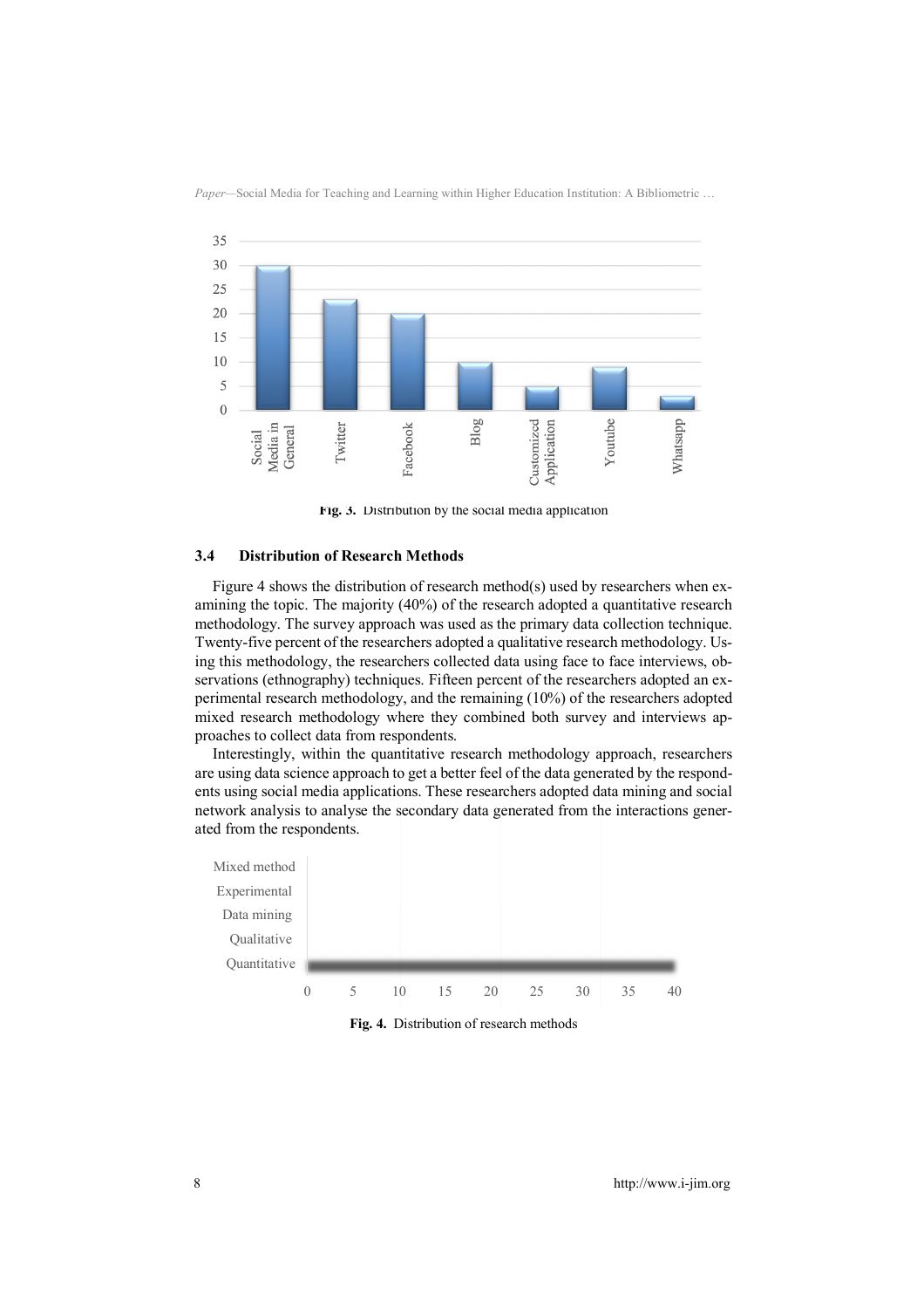## **3.5 Distribution of Research Focus**

Table 1 listed a summary of the research focuses on previous research within this research topic. The following sub-sections analysed the trend and topics of this research area.

|                | Au-<br>thors | <b>Social Media</b><br><b>Platform</b>    | <b>Research Focus</b>                                                                                                                                                      | <b>Research Method</b>                                                                                 | Paper<br><b>Type</b> |
|----------------|--------------|-------------------------------------------|----------------------------------------------------------------------------------------------------------------------------------------------------------------------------|--------------------------------------------------------------------------------------------------------|----------------------|
| 1              | $[9]$        | <b>Blog</b>                               | Examine the use of a web blog as<br>academic resources in a large-cohort analysed the blog content<br>of first-year students.                                              | Observed online usage,<br>posted by the students                                                       | JA                   |
| $\overline{2}$ | [10]         | <b>Blog</b>                               | Examine the actual use of weblog in<br>class towards improving a better<br>learning experience.                                                                            | Observed and analysed the<br>blog's activities and artefacts,<br>interviewed 50 selected stu-<br>dents | JA                   |
| 3              | [11]         | Facebook                                  | Examine the use of Facebook<br>among students and faculty<br>members.                                                                                                      | Interviewed 50 students and<br>faculty members                                                         | JA                   |
| $\overline{4}$ | $[12]$       | Youtube &<br>Facebook                     | Explore the role of social media in<br>involving undergraduate students in<br>a centred learning environment.                                                              | Observed 131 undergraduate<br>students usage behaviour com-<br>pleting their assignment                | CP                   |
| 5              | $[13]$       | Facebook                                  | Compare the differences in usage<br>between students and faculty mem-<br>bers in a university                                                                              | Surveyed 120 students and 62<br>faculty members.                                                       | JA                   |
| 6              | $[14]$       | Customised<br>social media<br>application | Examine the effects of interventions<br>(based on sense of community fea-<br>tures) that was designed to promote<br>effective social media usage for<br>learning purposes. | Observed the network activities<br>based on the executed interven-<br>tions.                           | <b>CP</b>            |
| $\overline{7}$ | $[15]$       | Social media<br>in general                | Examine the strengths, weaknesses,<br>opportunities and threats using so-<br>cial media for teaching and learning<br>in HEI.                                               | Interviewed 40 actual initiatives<br>of social media adoption by<br>UK-based HEI.                      | JA                   |
| 8              | [16]         | Twitter                                   | Analyse the use of microblogging<br>application to examine the learning<br>process that takes place among stu-<br>dents in HEI                                             | Analyzed the microblogging<br>posts among 32 students that<br>take place for 70days.                   | JA                   |
| $\mathbf{Q}$   | $[17]$       | Social media<br>in general                | Examine the effect of social media<br>as a supportive communication tool<br>to promote sense of community and<br>community of practice in a class-<br>room.                | Surveyed 72 undergraduate stu-<br>dents in Taiwan                                                      | JA                   |
| 10             | $[18]$       | Social media<br>in general                | Investigate the antecedents and<br>consequences of social media<br>utilisation in teaching by faculty<br>members.                                                          | Surveyed 249 faculty members                                                                           | JA                   |
| 11             | $[19]$       | Social media<br>in general                | Examine the usability of social me-<br>dia to support collaborative learning<br>between in-campus and out-campus<br>students.                                              | Observed the usage of students<br>to complete the collaborative<br>task                                | JA                   |

**Table 1.** Summary of research focus by previous studies (\* JA- Journal article, CP- Conference paper, BC – Book chapter)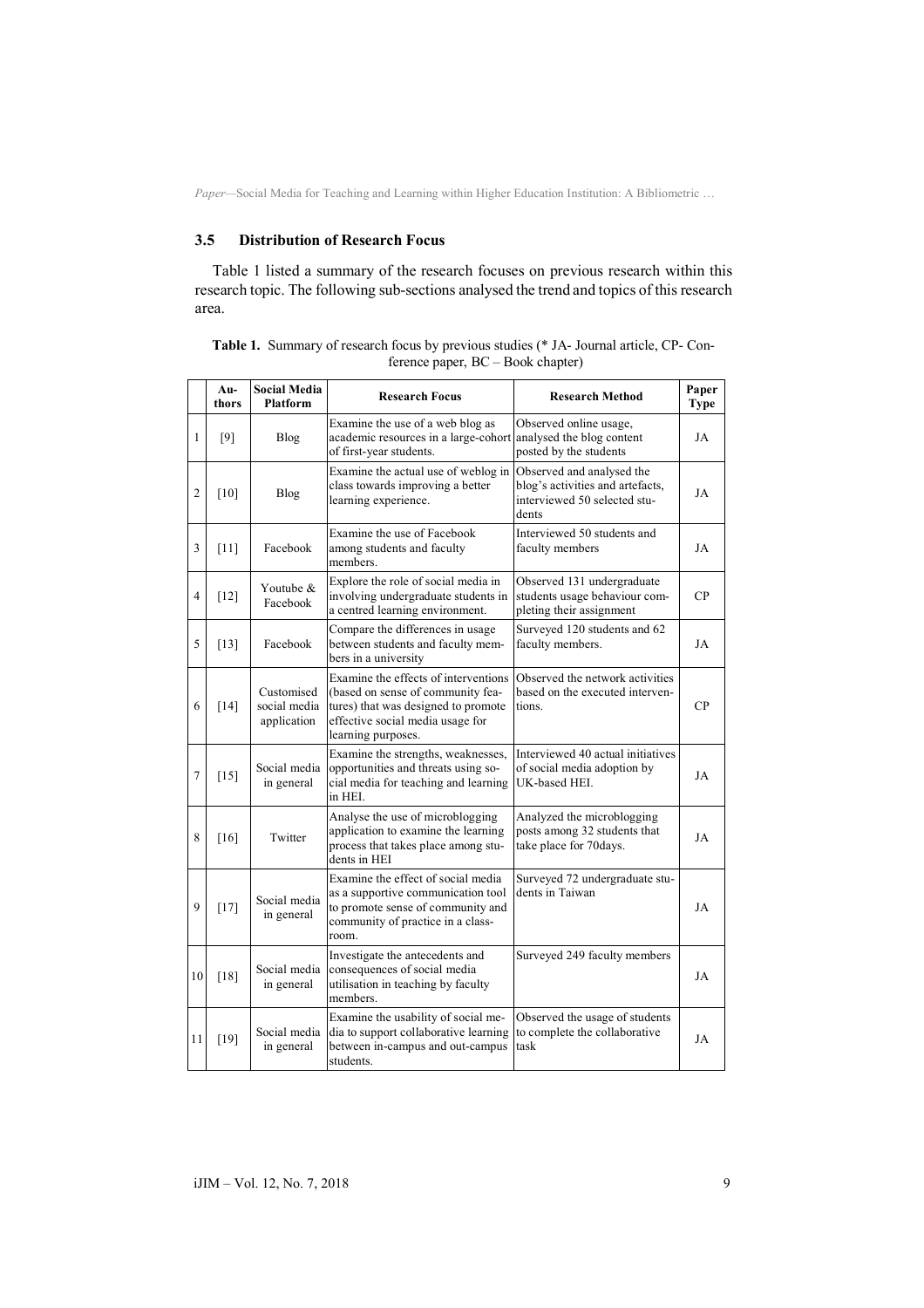|    | Au-<br>thors       | <b>Social Media</b><br><b>Platform</b>    | <b>Research Focus</b>                                                                                                                                                                                        | <b>Research Method</b>                                                               | Paper<br><b>Type</b> |
|----|--------------------|-------------------------------------------|--------------------------------------------------------------------------------------------------------------------------------------------------------------------------------------------------------------|--------------------------------------------------------------------------------------|----------------------|
| 12 | $[20]$             | Social media<br>in general                | Examine faculty members' aware-<br>ness of social media and use of so-<br>cial media for personal, professional<br>and teaching purposes.                                                                    | Surveyed faculty members in<br>the US                                                | ВC                   |
| 13 | [21]               | Social media<br>in general                | Examine the effect of social media<br>on the new student's intellectual and<br>social lives when adjusting their life<br>in university.                                                                      | Surveyed 256 new students in<br>US university                                        | JA                   |
| 14 | $[22]$             | Twitter                                   | Demonstrate the twitter's function-<br>alities and proposed strategies to in-<br>crease class engagement using twit-<br>ter                                                                                  | Case study                                                                           | <b>CP</b>            |
| 15 | $\lceil 23 \rceil$ | Twitter                                   | Demonstrate how Twitter is used as<br>an educational tool to help engage<br>students and to mobilise faculty into<br>a more active and participatory role.                                                   | Conducted series of experi-<br>ments on 125 first-year students                      | JA                   |
| 16 | $[24]$             | Social media<br>in general                | Examine the faculty members per-<br>sonal development as preparation to<br>adopt social media technology for<br>teaching                                                                                     | Interviewed 24 chairs and pro-<br>gram director in a university in<br>the UK         | JA                   |
| 17 | $[25]$             | Facebook &<br>Blog                        | Investigate the use of the social<br>technology in teaching and learning<br>(understand the context and chal-<br>lenges) and examine the impact of<br>this technology towards enhancing<br>students learning | Interviewed students and lectur-<br>ers at a university in South Af-<br>rica         | JA                   |
| 18 | $[26]$             | Twitter                                   | Demonstrate an empirical evident<br>how twitter could be used to support ments with 15 students<br>active learning outside the<br>classroom                                                                  | Conducted a series of experi-                                                        | JA                   |
| 18 | $[27]$             | Social media<br>in general                | Evaluate how six social media<br>technologies are used by faculty<br>members and students in 3<br>Australian universities.                                                                                   | Surveyed and interviewed the<br>students and faculty members<br>from 3 universities. | JA                   |
| 19 | [28]               | Social media<br>in general                | Examine the role of social media<br>application to support the imple-<br>mentation of social constructivist<br>pedagogy towards contributing bet-<br>ter academic achievement                                | Surveyed 105 accounting stu-<br>dents in a university in Spain                       | JA                   |
| 20 | $[29]$             | Customized<br>social media<br>application | Investigate the faculty members ex-<br>periences using social media tech-<br>nology for teaching purposes                                                                                                    | Interviewed ten faculty mem-<br>hers                                                 | JA                   |
| 21 | $[30]$             | Social media<br>in general                | Predicte the influence of technology<br>adoption based antecedents on the<br>faculty member's technology<br>utilisation.                                                                                     | Surveyed 249 faculty members<br>in a university in the US.                           | JA                   |
| 22 | $[31]$             | Social media<br>in general                | Explore the previous literature to<br>understand the role of social media<br>in the higher education classroom.                                                                                              | Literature review                                                                    | JA                   |
| 23 | $[32]$             | Twitter                                   | Compare the differences in aca-<br>demic use of Twitter between stu-<br>dents and faculty members                                                                                                            | Surveyed 181 students and fac-<br>ulty members in a university in<br>the UK          | JA                   |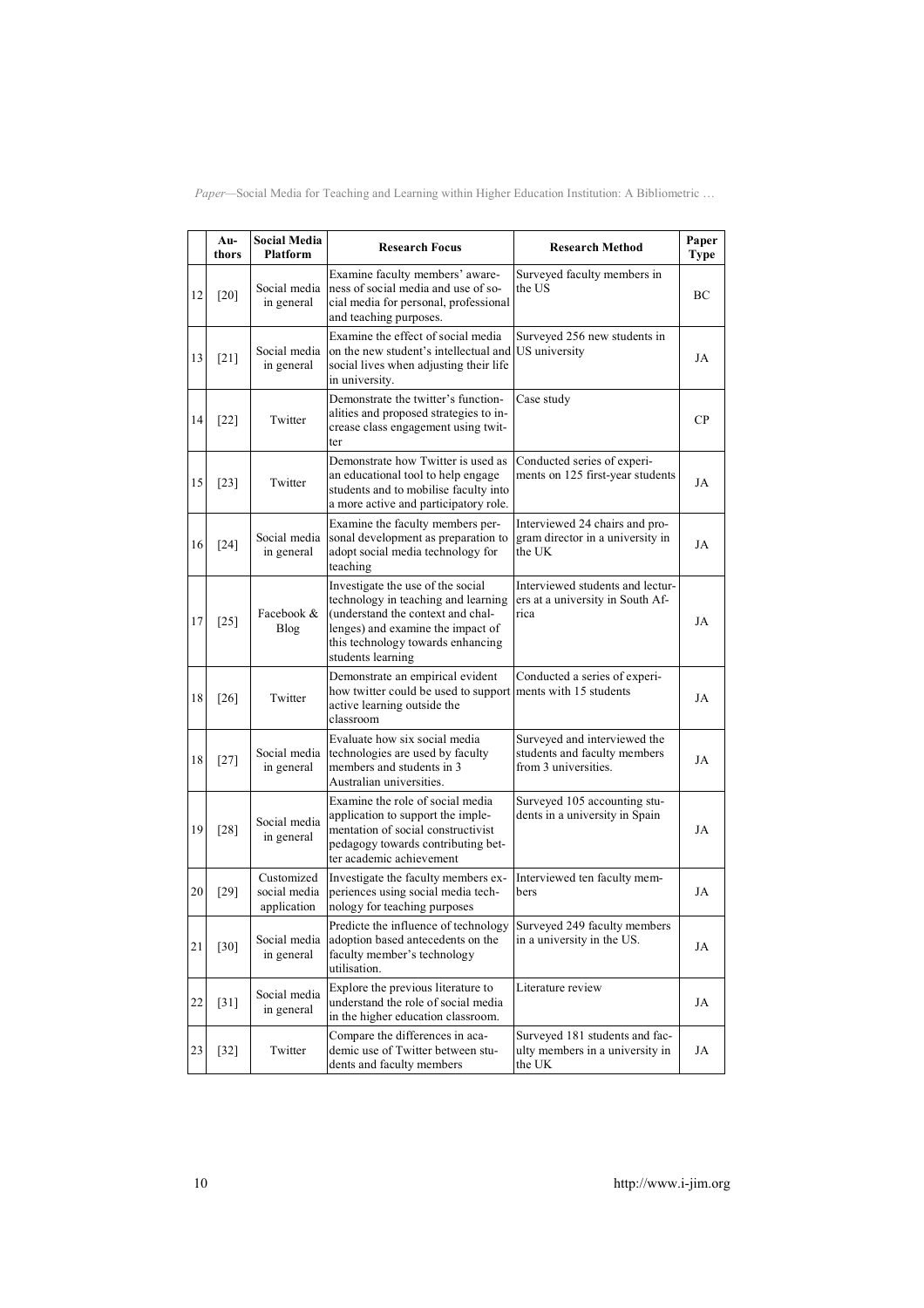|    | Au-<br>thors | <b>Social Media</b><br><b>Platform</b> | <b>Research Focus</b>                                                                                                                                                  | <b>Research Method</b>                                                            | Paper<br>Type |
|----|--------------|----------------------------------------|------------------------------------------------------------------------------------------------------------------------------------------------------------------------|-----------------------------------------------------------------------------------|---------------|
| 24 | $[33]$       | Twitter                                | Investigate the factors that contrib-<br>uted to the reasons why faculty<br>members are using Twitter and how<br>they are using it in a higher educa-<br>tion setting. | Surveyed 755 faculty members<br>and educators                                     | JA            |
| 25 | $[34]$       | Social media<br>in general             | Examine how students managed the<br>information available on social me-<br>dia as their source of academic in-<br>formation                                            | Surveyed 845 undergraduate<br>students in the US.                                 | JA            |
| 26 | $[35]$       | Whatsapp                               | Investigate the varieties of<br>informality discourse between<br>Saudi's instructors and students.                                                                     | Analysed 157,000 posting from<br>10 WhatsApp groups.                              | CР            |
| 27 | [4]          | Social media<br>in general             | Examine the faculty members level<br>of social media adoption for teach-<br>ing and learning                                                                           | Surveyed 120 faculty members<br>in a university in Malaysia                       | JA            |
| 28 | $[36]$       | Facebook                               | Evaluate empirically the influence<br>of using Facebook to increase stu-<br>dent engagement and understanding                                                          | Conducted series of experi-<br>ments with 1,200 students.                         | JA            |
| 29 | $[37]$       | Social media<br>in general             | Investigate the motivational factors<br>that contribute to students engage-<br>ment with social media as a learning<br>platform                                        | Surveyed 99 undergraduate stu-<br>dents in a UK university                        | JA            |
| 30 | $[38]$       | Facebook                               | Examine innovative pedagogy that<br>supports the use of Facebook as a<br>co-learning community                                                                         | Online ethnography                                                                | JA            |
| 31 | $[39]$       | Customized<br>social media<br>platform | Explore the flow and exchange of<br>information among students using<br>university managed social media<br>platform                                                    | Analyzed students interaction<br>with the platform using data<br>mining technique | JA            |
| 32 | [40]         | Social media<br>in general             | Explore the motivation, use, prac-<br>tices and challenges faced by faculty<br>members using social media for<br>teaching                                              | Surveyed 6139 faculty mem-<br>bers across universities in Italy                   | JA            |
| 33 | [41]         | Social media<br>in general             | Explore the use of social media and<br>investigated the challenges faced by<br>faculty members in Egypt.                                                               | Surveyed 190 faculty members<br>from 8 universities in Egypt.                     | JA            |
| 34 | $[3]$        | Wikipedia                              | Investigate the acceptance of stu-<br>dents using Wikipedia for teaching<br>and learning purposes                                                                      | Surveyed 113 students from a<br>university in South Africa.                       | JA            |
| 35 | [6]          | Social media<br>in general             | Examine the effect of social media<br>usage and multitasking behaviour<br>on academic performance                                                                      | Surveyed 348 undergraduate<br>students from 8 universities in<br>Hong Kong        | JA            |
| 36 | $[2]$        | Facebook                               | Examine the determinants of SM<br>adoption using Technology ac-<br>ceptance model & E-learning ac-<br>ceptance model.                                                  | Surveyed 300 students from a<br>university in Malaysia                            | JA            |
| 37 | $[1]$        | Social media<br>in general             | Investigate the effect of social me-<br>dia usage on academic performance<br>from Constructivism Theory &<br>Technology Acceptance Model per-<br>spectives             | Surveyed 723 undergraduate<br>students from 5 different uni-<br>versities         | JA            |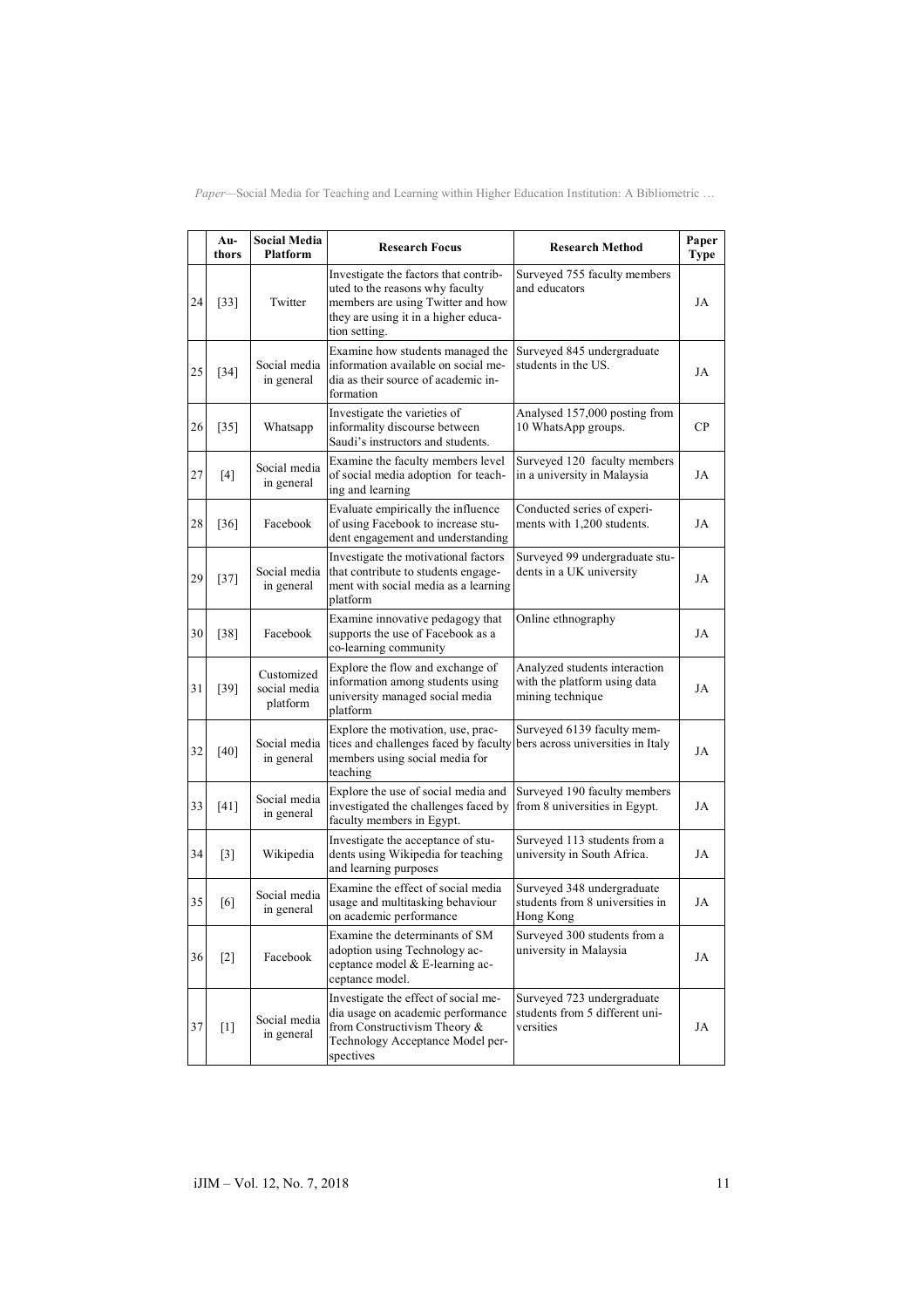|    | $Au-$<br>thors | <b>Social Media</b><br>Platform | <b>Research Focus</b>                                                                                                                          | <b>Research Method</b>                                      | Paper<br>Type |
|----|----------------|---------------------------------|------------------------------------------------------------------------------------------------------------------------------------------------|-------------------------------------------------------------|---------------|
| 38 | [42]           | Whatsapp                        | Evaluate the effects of using social<br>media for academic monitoring,<br>counselling and tutoring of univer-<br>sity students.                | Surveyed 120 undergraduate<br>students in Spain             | JA            |
| 39 | [43]           | Youtube                         | Examine the usage pattern and asso-<br>ciated factors that influence stu-<br>dent's acceptance of Youtube as a<br>complementary learning tool. | Surveyed 321 undergraduate<br>from a university in Malaysia | JA            |

From the literature analysis, previous research can be categorised into four major themes. The themes are 1) impact on teaching and learning, 2) social media use for teaching and learning, 3) students engagement and 4) supporting tool for teaching and learning. These themes were examined from varieties of a research setting, social media applications and research methods. The next subsections discuss each theme separately.

## **3.6 Impact on Learning & Teaching**

Previous studies have shown that the use of social media for teaching and learning have an impact towards student's learning experiences [10][37]. For instance, using a weblog, a student will engage with an active learning environment where they have to read the blogs of others, write a comment, read a comment and provide feedback to the comments [10]. Active interactions and engagement between students and faculty members made students feel that they are engaging themselves in learning activities. This is essential to provide students with positive learning experiences as they feel they are not left out in class [37].

Besides that, social media is also reported to improve student's academic achievement [6]. According to [6], using social media, it required the students to be multitasking. Social media multitasking behaviour helps the students to achieve better academic performance. Through multitasking behaviour, a student will be more alert of their studies as they need to focus on completing dual tasks and also continuously give attention to the tasks they need to complete. Hence, this behaviour is preferable for academic achievement.

Social media is also reported to improve student's flow and exchange of information between students [39]. Rapid exchange of information help students to be updated with the assigned academic tasks. This active exchange of information is essential to promote active learning environment [23]. Social media is also said to be a dynamic source of learning among the students [34]. Through social media, students can get background information on the subject matter, glean on others' opinion or find solutions or how-to instructions. According to [34] social media can provide information that traditional resources cannot efficiently provide.

Content analysis of student's microblogging post showed that social media application was used to support learning activities informally [16]. Undergraduate students are using social media application for private informal communication when working on a project. In addition, to support communication, this application was also identified to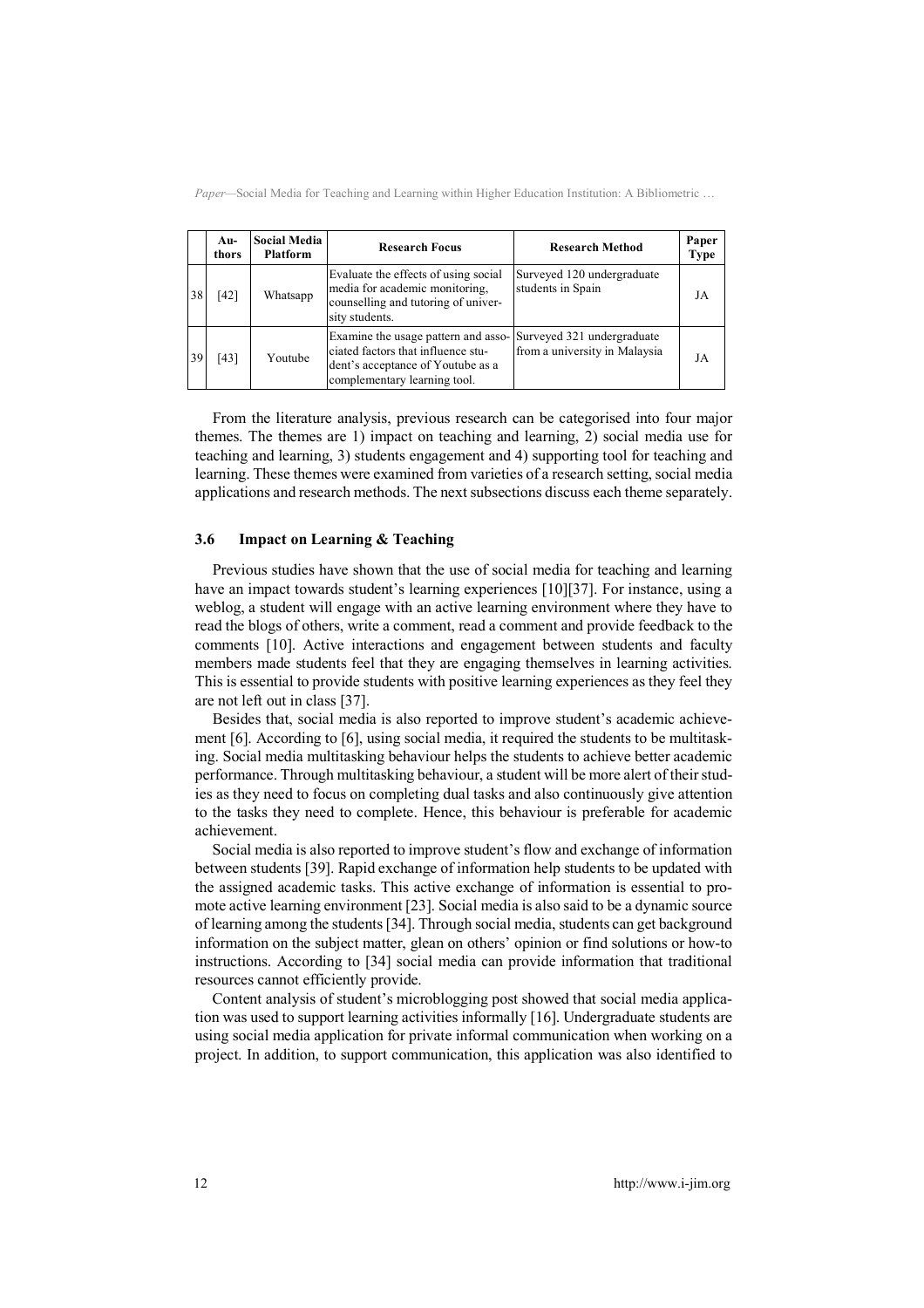facilitate students with group works, examine of direct thoughts and cause of learning among students, a reflection of thoughts and steering learning interventions applied in learning activities.

Finally, social media is also identified to help faculty members to implement collaborative and innovative driven pedagogy when teaching in class [28][38]. For instance, using social media faculty members can adopt social constructivism pedagogy which was found to be helpful in helping students achieved better academic performance. According to [28], using this pedagogy student should be able to learn/create meaning from the social interactions that take place between students and faculty members. This pedagogy which focuses on "demand-pull" model of distributing and creating knowledge is suitable for the new generation of students who are technology savvy.

Through the use of social media in the classroom, faculty members can explore and experiment with innovative pedagogy where they can combine traditional pedagogy with social media technology. For instance, [38] combined 'norm-critical' and 'consciousness-raising' pedagogy to stimulate and assist students in learning cooperatively using Facebook. This pedagogy supports a co-learning approach where students help each other during the learning activities.

## **3.7 Social Media Use for Teaching and Learning**

Base on the literature analysis, social media adoption can be categorised into two main group of users - 1) among students and 2) among faculty members. From a student adoption point of view, previous researchers put much attention towards understanding: 1) how the students use social media for learning purposes, 2) what are the student's preferable social media applications and 3) how to promote collaborative environment among students by using social media applications [9][11][12][20]. In addition, there are also studies that examined the features of social media applications and suggested strategies that can be applied to promote active participation among students. Previous studies have examined the pattern and trends of social media use within the class, campus-wide and nation-wide settings [1][2][27][41].

From a faculty member adoption point of view, researchers are interested in examining: 1) how faculty members use the social media application, 2) what are the barriers/obstacles and challenges faced by faculty members when using the social media application for teaching and 3) factors that promote use of social media applications among faculty members [18][33][40][41]. Previous studies indicated that faculty adoption of social media is still at the early majority adoption level [4]. At this level of adoption, faculty members agreed on the importance and success of adopting the social media application but, they are still cautious on giving their full commitment and efforts in using this application for teaching purposes.

Previous studies indicated that faculty members are not willing to trade their privacy by 'friending' with their students. Faculty members feel uncomfortable to expose their personal life to their students [40]. Besides privacy threats, faculty members believe that using social media for teaching it might: 1) reduce their teaching role, 2) suitable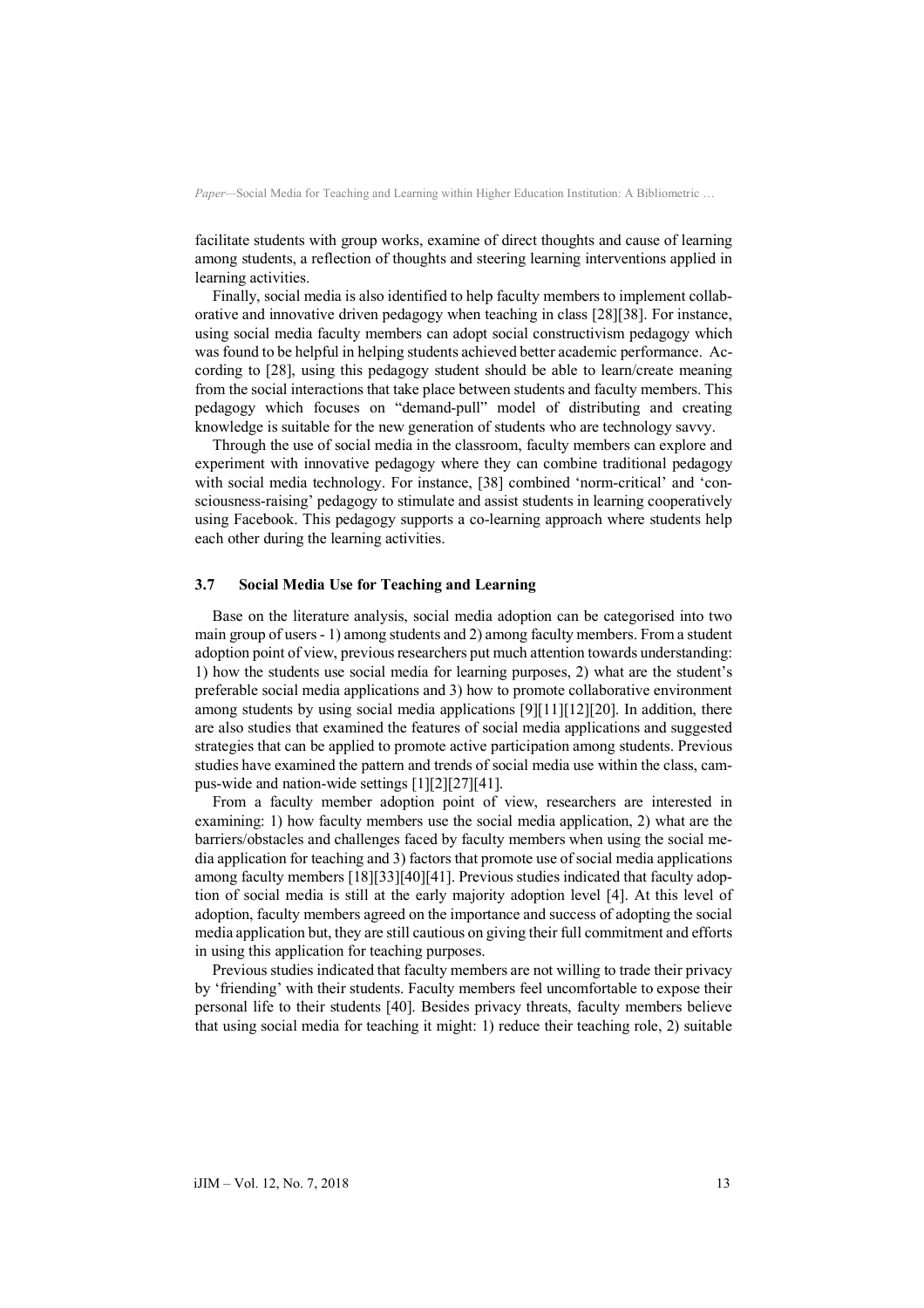teaching pedagogy, 3) institutional administrative issues in term of policy, infrastructure support, workload issues, ownership of assessment and content shared publicly, etc. [15][40].

Despite the obstacles, faculty members agreed that through social media application it could help better relationship with students, support improvement in learning by promoting collaborative, reflective and independent learning [15]. The use of social media application for teaching can also provide opportunities to create and maintain a community of students and promote class project or assignment indirectly through a network of friends [15].

Majority of previous studies that examine students or faculty members use social media application for teaching and learning usually use a case study of a specific course, class or university. The focus is mainly to demonstrate how the social media applications are used for teaching purposes. There is a need to examine social media application for teaching and learning using theoretical lenses. This approach helps to give a better understanding of students and faculty members adoption behaviour. As per record, very few studies used theoretical lenses to examine students and faculty members adoption behaviour [1][3][4][18].

#### **3.8 Student Engagement**

The findings of the analysis show that social media is an essential tool used by students and faculty members to better engage with one another. Using social media students and faculty members can communicate informally outside of class period [35]. Although the communication is not at the personal level, social media application was proven to support open discourse between faculty and students. According to [35], although the communication is informal, there is a set of guidelines that need to be followed between two parties. Previous studies also have shown that the use of social media can improve student's engagement with course materials [36]. Providing feedback to questions asked is crucial to increase student's engagement with course materials [26].

In addition to the above, through social media use, it can help promotes positive engagement by shaping a sense of community among students and faculty members. The community of students who are connected with the same goal (i.e., learning) is forming a community of practice (CoP) [17]. Social media application is at the hearth of CoP as it allows students to expand their knowledge through connections with individuals that have similar interest. According to [17], their research findings demonstrated that using social media in the classroom, students can develop strong social connectedness and expressed favourable feelings regarding their learning experiences in the classes. This positive feeling will make learning a positive experience, as students are willing to help each other due to personal obligations to help others. Using social media application, the students can share information, opinion or feeling easily and openly with their friends. The bonding and binding of relationships that developed between them help enhance the feeling of a sense of community. The feeling of a sense of community is one of the crucial elements that determine the success of an online community [44].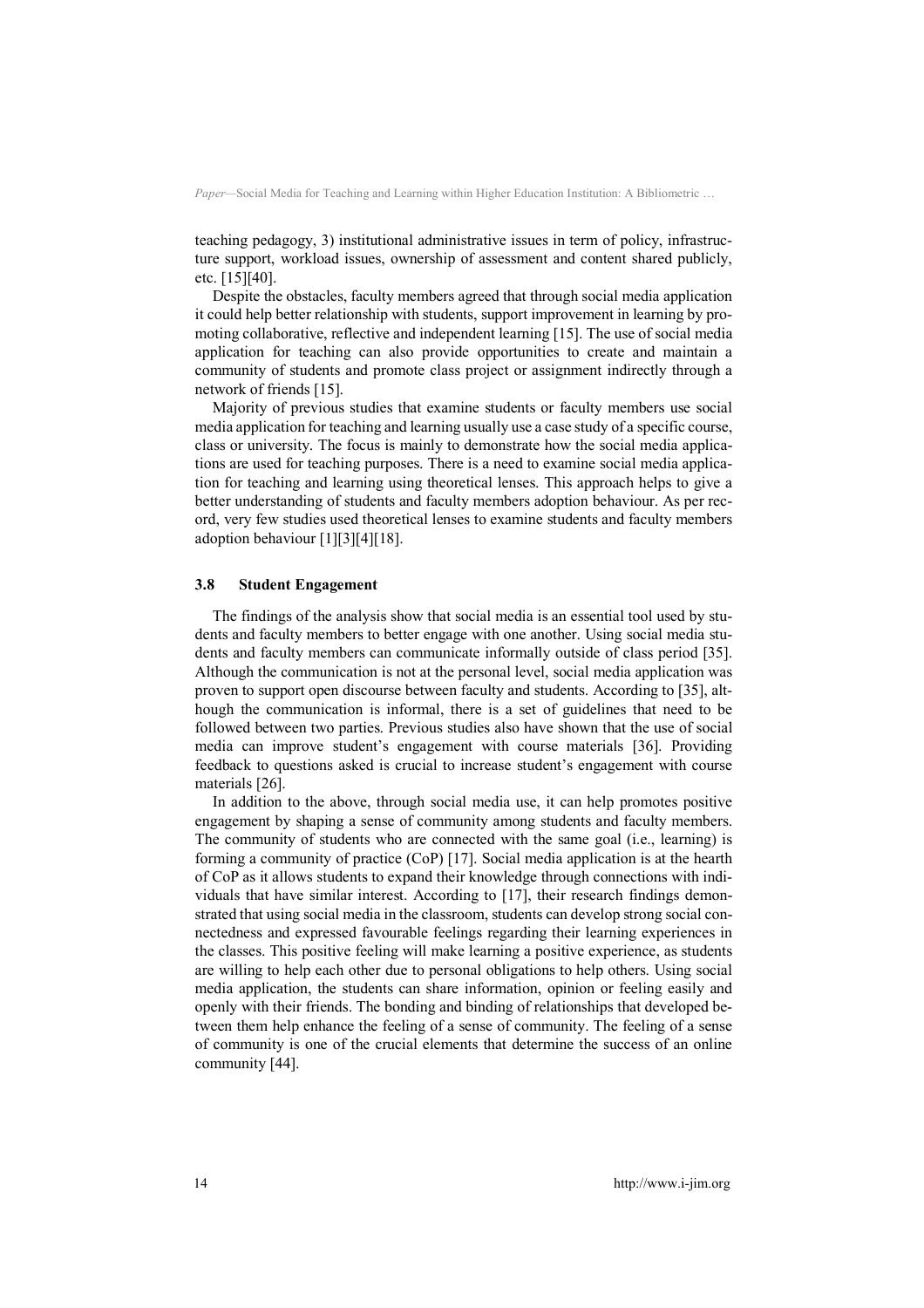#### **3.9 Supporting Tool for Teaching and Learning**

Under this theme, previous studies examined the role use of social media as a supporting tool to help enhance teaching and learning processes. Compared to other themes, this theme received the least attention by previous researchers [42][43]. From the analysis, social media application was used as an additional communication channel to formal learning management system operated by the higher education management. It was also used as an alternative communication channel to support large classroom and interaction between on-campus and off-campus students [25].

# **4 Conclusion**

Despite the interest shown by many researchers for the past decade, it can be concluded that this topic is still under research and at its infancy level. Many empirical studies need to be conducted to support the exploratory findings. Furthermore, most of the findings are based on general surveys and did not back up by strong theoretical articulations. The findings need to be interpreted cautiously, as most of the sample populations are bias and are not generalizable.

In order to contribute to the body of the knowledge, this study proposed few points that can be considered to expand this research topic. Among them are:

- 1. examine the overall suitability of social media as a teaching and learning platform. Besides focusing on technology adoption-related issues, there is a need to consider the social and management aspects of using this application for teaching and learning purposes. There is a need to examine the effects of social related factors that promote a sense of belonging between students and faculty members. Since this application is socially driven, not being able to understand how social factors affect the usage of this application might not give full understanding on how to optimise the use of this application for teaching and learning.
- 2. Besides that, understanding the management aspects of adopting social media at an institutional level is also essential to ensure future success. Institutional policies of HEI needs to be social media friendly and most importantly will not add additional workload to both faculty members and students. There is also a need to identify the suitable assessments styles and teaching pedagogy that goes along with teaching activities using social media application. Evaluating informal interactions is a challenge which is worth examining in the future;
- 3. analyse the performance of social media as teaching and learning tools by giving better analytical insights to both faculty members and students on their performance. This analytical insight is essential to help especially faculty members make better decisions on how to optimise the use of this platform;
- 4. build up a stronger underlying basis of research on this topic by supporting it with theories. This research topic has a multidimensional perspective where it involves not only students but also faculty members, (formal and informal) community and technology. Examining these multi-dimensional topics from a variety of theoretical lenses can build a better understanding of this topic; and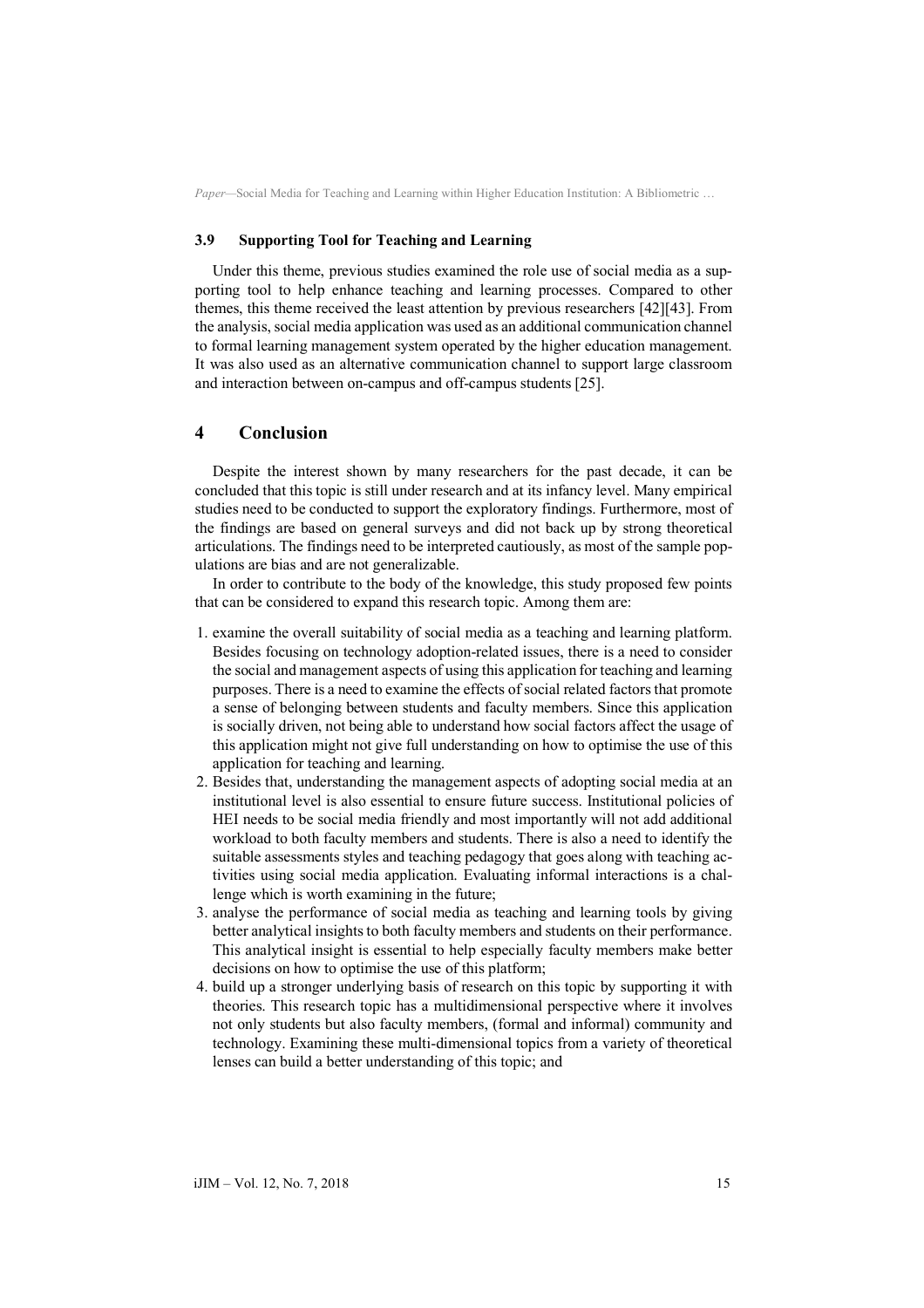5. integrate quantitative and qualitative research methodology with data science approaches (i.e., text mining, sentiment analysis) are highly recommended. Analysing the secondary data (e.g., Facebook posts, tweets) might provide better triangulation on the potential of this platform.

Above all, social media has a significant potential to support ubiquitous learning. The convergence of social media in the new generation of students requires higher education institute to formalise the use of social media in their teaching and learning activities. The new generation of students who are digital natives is very comfortable with social-based technology. Transforming the way education is delivered is essential to make sure students are able to grasp positive learning experiences while studying in a higher education institution.

# **5 References**

- [1] Al-Rahmi, W. M., Alias, N., Othman, M. S., Marin, V. I., & Tur, G. (2018). A model of factors affecting learning performance through the use of social media in Malaysian higher education. Computers and Education, 121: 59-72 https://doi.org/10.1016/j.compedu.2018. 02.010
- [2] Balakrishnan, V. (2017). Key determinants for intention to use social media for learning in higher education institutions. Universal Access in the Information Society, 16(2): 289–301. https://doi.org/10.1007/s10209-016-0457-0
- [3] Cilliers, L. (2017). Wiki acceptance by university students to improve collaboration in higher education. Innovations in Education and Teaching International, 54(5): 485–493. https://doi.org/10.1080/14703297.2016.1180255
- [4] Hashim, K. F., Zamani, M. A., Othman, F., Othman, Z., & Azhar, A. (2015). Social media adoption in higher education: A case study of Universiti Utara Malaysia. Jurnal Teknologi, 4 (September): 49–56.
- [5] Khan, T., Kend, M., & Robertson, S. (2016). Use of social media by university accounting students and its impact on learning outcomes. Accounting Education, 25(6): 534–567. https://doi.org/10.1080/09639284.2016.1230880
- [6] Lau, W. W. F. (2017). Effects of social media usage and social media multitasking on the academic performance of university students. Computers in Human Behavior, 68: 286–291. https://doi.org/10.1016/j.chb.2016.11.043
- [7] Manca, S., & Ranieri, M. (2016). Facebook and the others. Potentials and obstacles of social media for teaching in higher education. Computers and Education, 95(January): 216–230. https://doi.org/10.1016/j.compedu.2016.01.012
- [8] Estabrooks, C. A., Winther, C., & Derksen, L. (2004). Mapping the field: a bibliometric analysis of the research utilization literature in nursing. Nursing Research, 53(5): 293–303. https://doi.org/10.1097/00006199-200409000-00003
- [9] Farmer, B., Yue, A., & Brooks, C. (2008). Using blogging for higher order learning in large cohort university teaching : A case study Context of case study. World Wide Web Internet and Web Information Systems, 24(2): 123–136.
- [10] Churchill, D. (2009). Educational applications of Web 2.0: Using blogs to support teaching and learning. British Journal of Educational Technology, 40(1): 179–183. https://doi.org/10.1111/j.1467-8535.2008.00865.x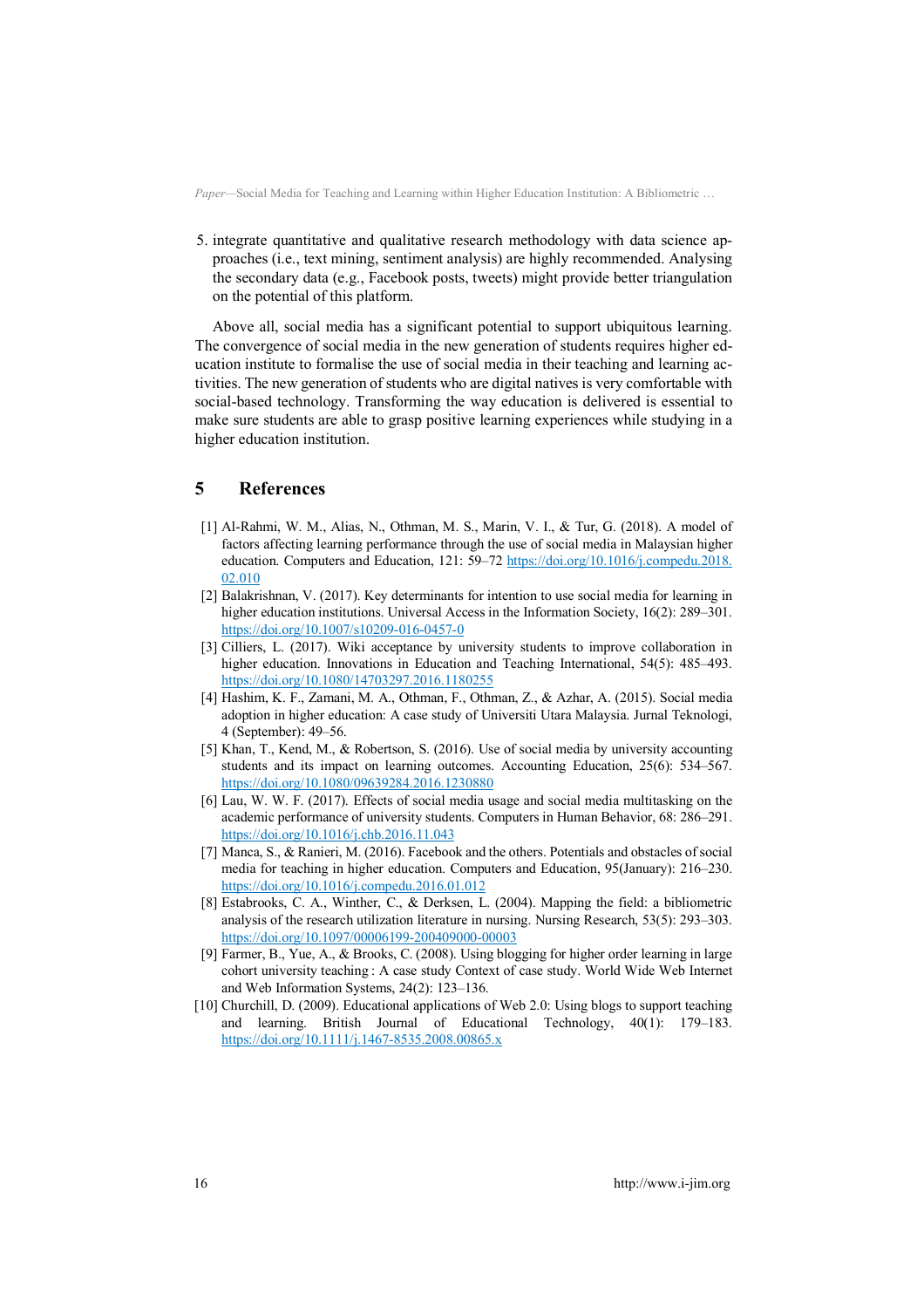- [11] Bosch, T. E. (2009). Using online social networking for teaching and learning: Facebook use at the University of Cape Town. Communicatio, 35(2): 185–200. https://doi.org/10.1080/02500160903250648
- [12] Cuevas, A., & Kohle, F. (2010). A Case Study in Using Youtube and Facebook as Social Media Tools in Enhancing Student Centered Learning and Engagement. In ICERI2010 Proceedings: 3596–3601.
- [13] Roblyer, M. D., McDaniel, M., Webb, M., Herman, J., & Witty, J. V. (2010). Findings on Facebook in higher education: A comparison of college faculty and student uses and perceptions of social networking sites. Internet and Higher Education, 13(3): 134–140. https://doi.org/10.1016/j.iheduc.2010.03.002
- [14] Silius, K., Miilumäki, T., Huhtamäki, J., Tebest, T., Meriläinen, J., & Pohjolainen, P. (2010). Social media enhanced studying and learning in higher education. In Education Engineering (EDUCON), 2010 IEEE: 137–143. https://doi.org/10.1109/EDUCON.2010.5492586
- [15] Schroeder, A., Minocha, S., & Schneider, C. (2010). The strengths, weaknesses, opportunities and threats of using social software in higher and further education teaching and learning. Journal of Computer Assisted Learning, 26(3): 159–174. https://doi.org/10.1111/j.13 65-2729.2010.00347.x
- [16] Ebner, M., Lienhardt, C., Rohs, M., & Meyer, I. (2010). Microblogs in Higher Education A chance to facilitate informal and process-oriented learning? Computers and Education, 55(1): 92–100. https://doi.org/10.1016/j.compedu.2009.12.006
- [17] Hung, H.-T., & Yuen, S. C.-Y. (2010). Educational use of social networking technology in higher education. Teaching in Higher Education, 15(6): 703-714. https://doi.org/10.1080/ 13562517.2010.507307
- [18] Cao, Y., & Hong, P. (2011). Antecedents and consequences of social media utilization in college teaching: a proposed model with mixed-methods investigation. On the Horizon, 19(4): 297–306. https://doi.org/10.1108/10748121111179420
- [19] Tay, E., & Allen, M. (2011). Designing social media into university learning: Technology of collaboration or collaboration for technology? Educational Media International, 48(3): 151–163 https://doi.org/10.1080/09523987.2011.607319
- [20] Moran, M., Seaman, J., & Tinti-Kane, H. (2011). Teaching, Learning, and Sharing: How Today's Higher Education Faculty Use Social Media. Babson Survey Research Group, (April), 1–16.
- [21] Deandrea, D. C., Ellison, N. B., Larose, R., Steinfield, C., & Fiore, A. (2012). Serious social media: On the use of social media for improving students' adjustment to college. Internet and Higher Education, 15(1): 15–23. https://doi.org/10.1016/j.iheduc.2011.05.009
- [22] Rockinson-Szapkiw, A. J., & Szapkiw, M. (2011). Engaging Higher Education Students Using Twitter. Proceedings of Global Learn Asia Pacific 2011: 360–364.
- [23] Junco, R., Heiberger, G., & Loken, E. (2011). The effect of Twitter on college student engagement and grades. Journal of Computer Assisted Learning, 27(2): 119–132. https://doi.org/10.1111/j.1365-2729.2010.00387.x
- [24] Kukulska-Hulme, A. (2012). How should the higher education workforce adapt to advancements in technology for teaching and learning? Internet and Higher Education, 15(4): 247– 254. https://doi.org/10.1016/j.iheduc.2011.12.002
- [25] Ivala, E., & Gachago, D. (2012). Social media for enhancing student engagement : The use of Facebook and blogs at a University of Technology. SAJHE, 26(1): 152–166.
- [26] Kassens-Noor, E. (2012). Twitter as a teaching practice to enhance active and informal learning in higher education: The case of sustainable tweets. Active Learning in Higher Education, 13(1): 9–21. https://doi.org/10.1177/1469787411429190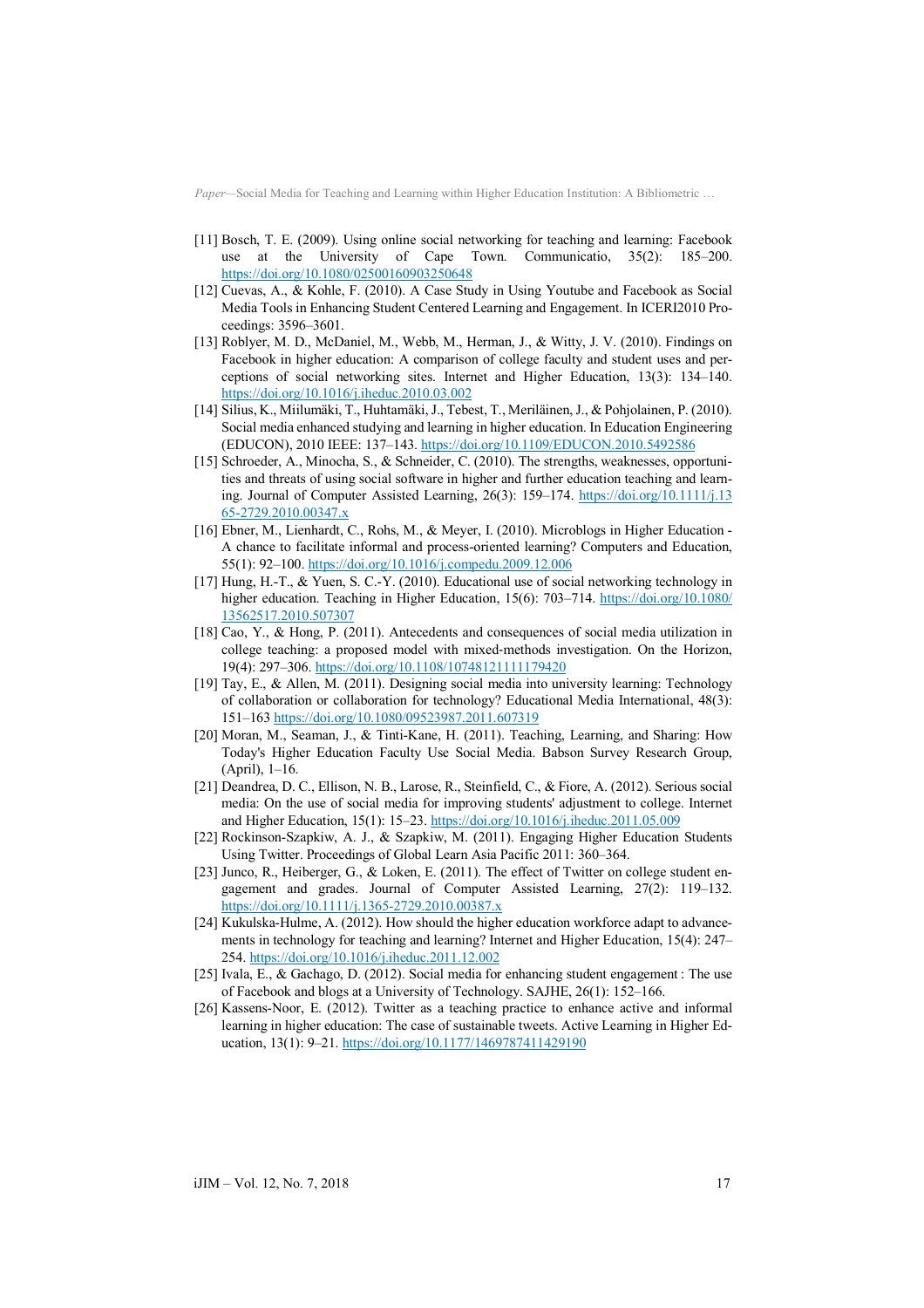- [27] Bennett, S., Bishop, A., Dalgarno, B., Waycott, J., & Kennedy, G. (2012). Implementing Web 2.0 technologies in higher education: A collective case study. Computers and Education, 59(2): 524–534. https://doi.org/10.1016/j.compedu.2011.12.022
- [28] Arquero, J. L., & Romero-Frías, E. (2013). Using social network sites in Higher Education: an experience in business studies. Innovations in Education and Teaching International, 50(3): 238–249. https://doi.org/10.1080/14703297.2012.760772
- [29] Veletsianos, G., Kimmons, R., & French, K. D. (2013). Instructor experiences with a social networking site in a higher education setting: Expectations, frustrations, appropriation, and compartmentalization. Educational Technology Research and Development, 61(2): 255– 278. https://doi.org/10.1007/s11423-012-9284-z
- [30] Cao, Y., Ajjan, H., & Hong, P. (2013). Using social media applications for educational outcomes in college teaching: A structural equation analysis. British Journal of Educational Technology, 44(4): 581–593. https://doi.org/10.1111/bjet.12066
- [31] Tess, P. A. (2013). The role of social media in higher education classes (real and virtual)-A literature review. Computers in Human Behavior, 29(5):60–68. https://doi.org/10.1016/ j.chb.2012.12.032
- [32] Knight, C. G., & Kaye, L. K. (2016). "To tweet or not to tweet?" A comparison of academics' and students' usage of Twitter in academic contexts. Innovations in Education and Teaching International, 53(2): 145–155. https://doi.org/10.1080/14703297.2014.928229
- [33] Carpenter, J. P., & Krutka, D. G. (2014). How and why educators use Twitter: A survey of the field. Journal of Research on Technology in Education, 46(4): 414–434. https://doi.org/10.1080/15391523.2014.925701
- [34] Kim, K.-S., Sin, S.-C. J., & Yoo-Lee, E. Y. (2014). Undergraduates' use of social media as information sources. College & Research Libraries, 75(4): 442–457. https://doi.org/10.5860/ crl.75.4.442
- [35] Alamri, J. (2015). ( In ) formality in Social Media Discourse : The Case of Instructors and Students in Saudi Higher Education. Global Learn Berlin 2015, 16-17 April 2015, Berlin, Germany: 101–108.
- [36] Dyson, B., Vickers, K., Turtle, J., Cowan, S., & Tassone, A. (2015). Evaluating the use of Facebook to increase student engagement and understanding in lecture-based classes. Higher Education, 69(2): 303–313. https://doi.org/10.1007/s10734-014-9776-3
- [37] Cooke, S. (2017). Social teaching: Student perspectives on the inclusion of social media in higher education. Education and Information Technologies, 22(1), 255-269. https://doi.org/10.1007/s10639-015-9444-y
- [38] Marta, C., Monica, E., Ingegerd, R., & Ann-Katrin, W. (2016). Using Facebook as a colearning community in higher education. Learning, Media and Technology, 41(1): 55–72. https://doi.org/10.1080/17439884.2015.1064952
- [39] Singh, A. (2017). Mining of Social Media data of University students. Education and Information Technologies, 22(4): 1515–1526. https://doi.org/10.1007/s10639-016-9501-1
- [40] Manca, S., & Ranieri, M. (2016). Facebook and the others. Potentials and obstacles of Social Media for teaching in higher education. Computers and Education, 95(February):216–230. https://doi.org/10.1016/j.compedu.2016.01.012
- [41] Sobaih, A. E. E., Moustafa, M. A., Ghandforoush, P., & Khan, M. (2016). To use or not to use? Social media in higher education in developing countries. Computers in Human Behavior, 58: 296–305. https://doi.org/10.1016/j.chb.2016.01.002
- [42] Pérez-Jorge, D., Barragán-Medero, F., Gutiérrez-Barroso, J., & Castro-León, F. (2018). A synchronous tool for innovation and improvement of university communication, counseling and tutoring: The WhatsApp experience. Eurasia Journal of Mathematics, Science and Technology Education, 14(7): 2737–2743.